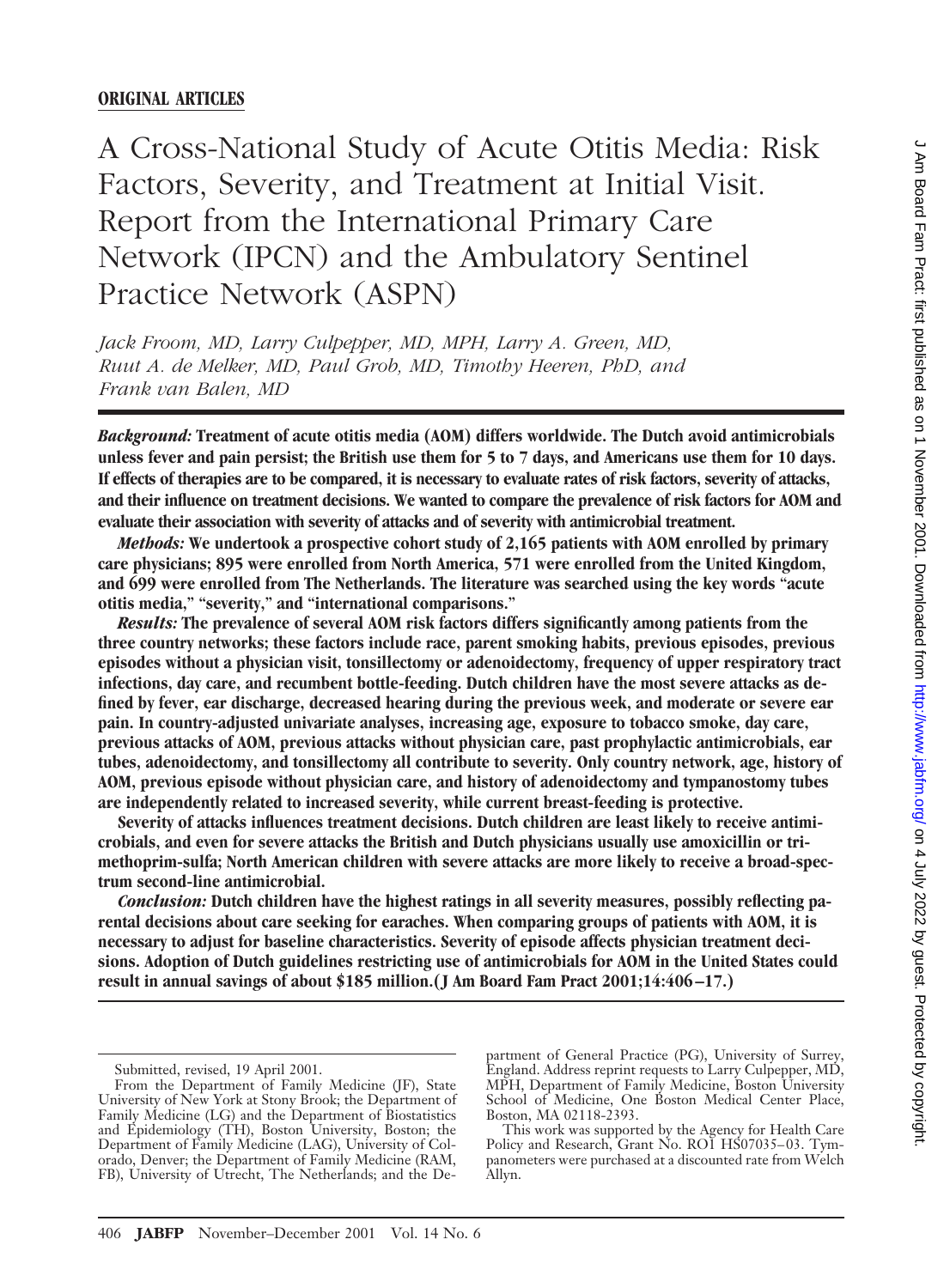Bacterial resistance to antimicrobial medications increases morbidity, mortality, and costs. $1-8$  The most frequent use of antimicrobials in United States outpatients is for acute otitis media (AOM).<sup>9</sup> Worldwide, the three most common bacterial causes of AOM are becoming increasingly resistant to antimicrobials, $10 - 15$  and benefit from antimicrobial treatment has not been firmly established.16 It is therefore essential to reevaluate management of this disease.

Health care systems, health-seeking behavior, and medical management differ worldwide. Both the British and Dutch health care systems provide almost universal medical coverage, with physician visits and medications provided at little or no cost to the patient; in addition, patients and their families are enrolled with a family physician, providing continuity of care and easy follow-up, if necessary. Access and costs in these countries are not deterrents to receipt of initial or follow-up care for symptoms of AOM. In contrast, children in the United States might not receive desired medical care for financial reasons. A national Dutch guideline recommends that children be treated for symptoms, but not receive antimicrobials unless fever or pain persists.17 British children usually receive antimicrobials for 5 to 7 days; those in North America for 10 days.18 If different therapies are to be compared, it is necessary to evaluate differences in rates of risk factors, severity of attacks, and the influence of severity on treatment decisions in the patient populations.

Risk factors for occurrence of AOM episodes have been described and include sex,<sup>19</sup> race,<sup>20</sup> day care attendance,  $2^{1-28}$  bottle-feeding,  $2^{9,30}$  family history of otitis media, $31,32$  exposure to tobacco smoke, 33,34 upper respiratory tract infections during the past week and year,  $35,36$  and others.  $37,38$ Associations of these risk factors to severity and of severity to therapeutic decisions, however, have not been reported. From a study of patients with AOM who consulted participating physicians in primary care practice-based research networks in The Netherlands, the United Kingdom, and North America, we report the interactions of risk factors, severity of attacks, and initial antimicrobial use.

### **Methods**

Primary care physician members of practice-based research networks in the United States and Canada

(Ambulatory Sentinel Practice Network), the United Kingdom, and The Netherlands were asked to enroll consecutive patients 6 to 180 months old who consulted for a new episode of AOM. Physicians were instructed not to alter treatment because of study participation. Human subjects approval was obtained centrally and within each participating country.

### *Physician Inclusion Criteria*

Physician members of each network were asked to participate if they reported that their routine practice for prescribing antimicrobials at the initial visit for AOM was the same as their country's standard. Routine practice for uncomplicated cases in North America is 10 days of antimicrobial treatment, in the United Kingdom, 5 to 7 days. For the Dutch, none is given at the initial visit. If symptoms persist, Dutch children age 2 years and older are reevaluated after 3 days, those younger than 2 years are reevaluated after 24 hours.<sup>17,18</sup>

Physicians completed training and demonstrated competence in conducting a standardized ear examination, tympanometry, and entering and reporting data electronically. Photographs of abnormal tympanic membranes were used for otoscopy training, and dual-headed teaching otoscopes were used for pneumatic otoscopy instruction. Except for physicians in England, training and demonstrated competence in pneumatic otoscopy were required (British otoscope heads generally are not designed for pneumatic otoscopy). Analyses of pneumatic otoscopy data added little to those of tympanometry, and because no data were obtained from the United Kingdom, they are not reported. A total of 131 family physicians-general practitioners and pediatricians participated, 48 (7 pediatricians) in the United States and Canada, 33 in the United Kingdom, and 50 in The Netherlands.

### *Patient Inclusion Criteria*

Patients were enrolled if they received initial care for a new episode of AOM and had the following ear-related symptoms for 4 days or less (most attacks of AOM are preceded by symptoms of an upper respiratory tract infection; duration of these symptoms was also recorded): either pus draining from the middle ear, a bulging tympanic membrane, or redness of the tympanic membrane accompanied by ear pain (for children unable to report ear pain, parent assessment of pain was used).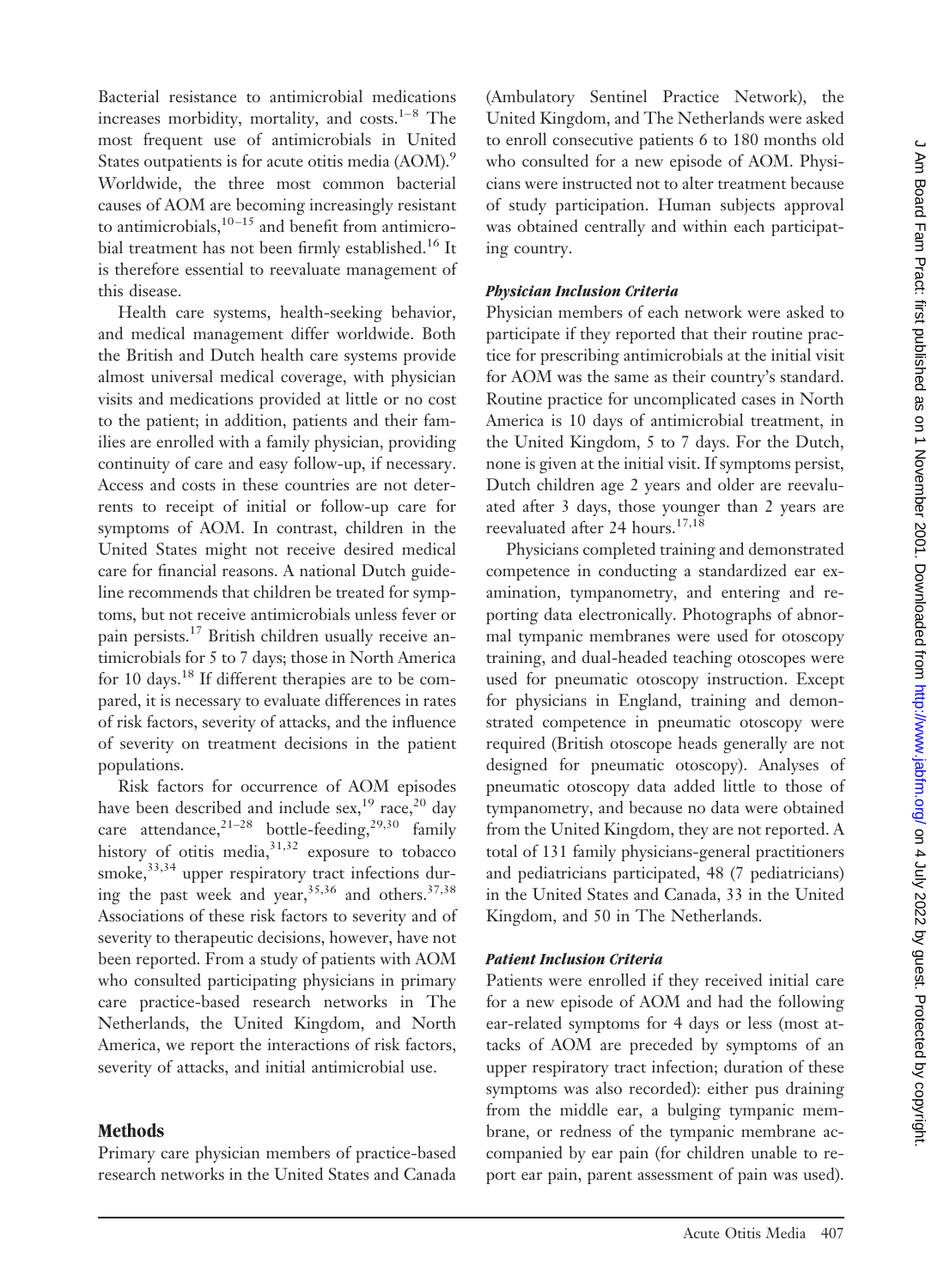Patients who had taken antimicrobials within 2 weeks before the visit, those referred to another physician at the time of the initial visit, and those with cholesteatoma, mastoiditis, suspicion of sepsis, genetic abnormality of the ear, or current symptoms from a chronic disease, such as diabetes, asthma or epilepsy, were excluded.

#### *Data*

### *Parent Questionnaire*

At the index visit parents completed a self-administered questionnaire eliciting the following information: patient characteristics (date of birth, sex, race or ethnicity, breast-feeding history, supine bottle-feeding, school attendance, hours of day care attended each week, number of children in the day care group, household smokers and number of cigarettes consumed per day, otitis media in siblings), visit characteristics (date, location, time of day), illness characteristics (days of ear-related symptoms including ear pain, ear discharge, decreased hearing; onset of symptoms from an upper respiratory tract infection during the preceding 7 days; other symptoms since illness onset, including fever, diarrhea, vomiting, and assessment of severity of pain and of the current attack), and history (age at first attack; number of attacks presumed to be AOM during the previous 18 months that were seen by a physician and the number not treated by a physician; history of decreased hearing, otitis media with effusion, receipt of prophylactic antimicrobials, tympanocentesis, tympanostomy tubes, tonsillectomy and adenoidectomy). Questions were answered by checking one or more of a list of choices and reviewed by the physician after completion. For patients in The Netherlands and the United Kingdom, the answers were translated into Dutch and British English and back translated into American English to assure comparability.

#### *Physician Report*

Physicians examined each ear and described the appearance of the tympanic membrane, performed tympanometry, and except for those in the United Kingdom, performed pneumatic otoscopy. To assure comparability between countries, physicians were provided with forehead skin thermometers.<sup>39</sup> Physicians reported patient age, race or ethnicity, number of previous episodes of AOM cared for by a physician, duration of AOM symptoms, temperature, examination findings for each ear (not visualized, redness, bulging, retraction, discharge and type, perforation, tympanostomy tube presence), hearing status, pneumatic otoscopy results, tympanometry results (Peak Ya [peak acoustic admittance], TPP [tympanic peak pressure], VEA [volume of ear canal]), tympanogram interpretation using the modified Jerger classification,<sup>40</sup> and their clinical assessment of severity. Physicians reported the type and duration of antimicrobial prescribed.

Participating practices were provided with a Welch Allyn MicroTymp II tympanometer and printer; physicians mailed copies of their tympanograms to the country coordinator for blinded independent interpretation using the modified Jerger classification. Physician tympanogram interpretation was validated against that of highly skilled interpreters. The same method was used in all three networks, with a kappa value of 0.65 for tympanograms obtained at initial visit.

#### *Data Management*

Practices mailed the parent questionnaire to country coordinators for entry into an electronic database. Physician data were entered into hand-held Newton computers and transmitted to the country coordinator office for import to the database. All data were transmitted electronically to the international data center at Brown University.

#### *Data Analysis*

There is no criterion standard for severity. We chose to define severity of an attack using four factors evident to parents and discernible by primary care clinicians: patient or parent report of pain (none or mild vs moderate or severe), draining ear or decreased hearing during the week preceding the initial visit, and fever at the physician examination. If two or more of these factors were reported, the child was considered to have increased severity. This model was chosen for its parsimony and simplicity from 10 models evaluated using these and additional risk factors and alternative scoring methods. Likelihood ratio chi-square analyses were used to compare group differences, with *P* values of .05 considered to be statistically significant.

Logistic regression models determined the network-adjusted relation of individual risk factors and increased severity, adjusting for the relative sample size of each network. Logistic regression models calculated the independent contribution of risk factors, including models (not shown) that assessed all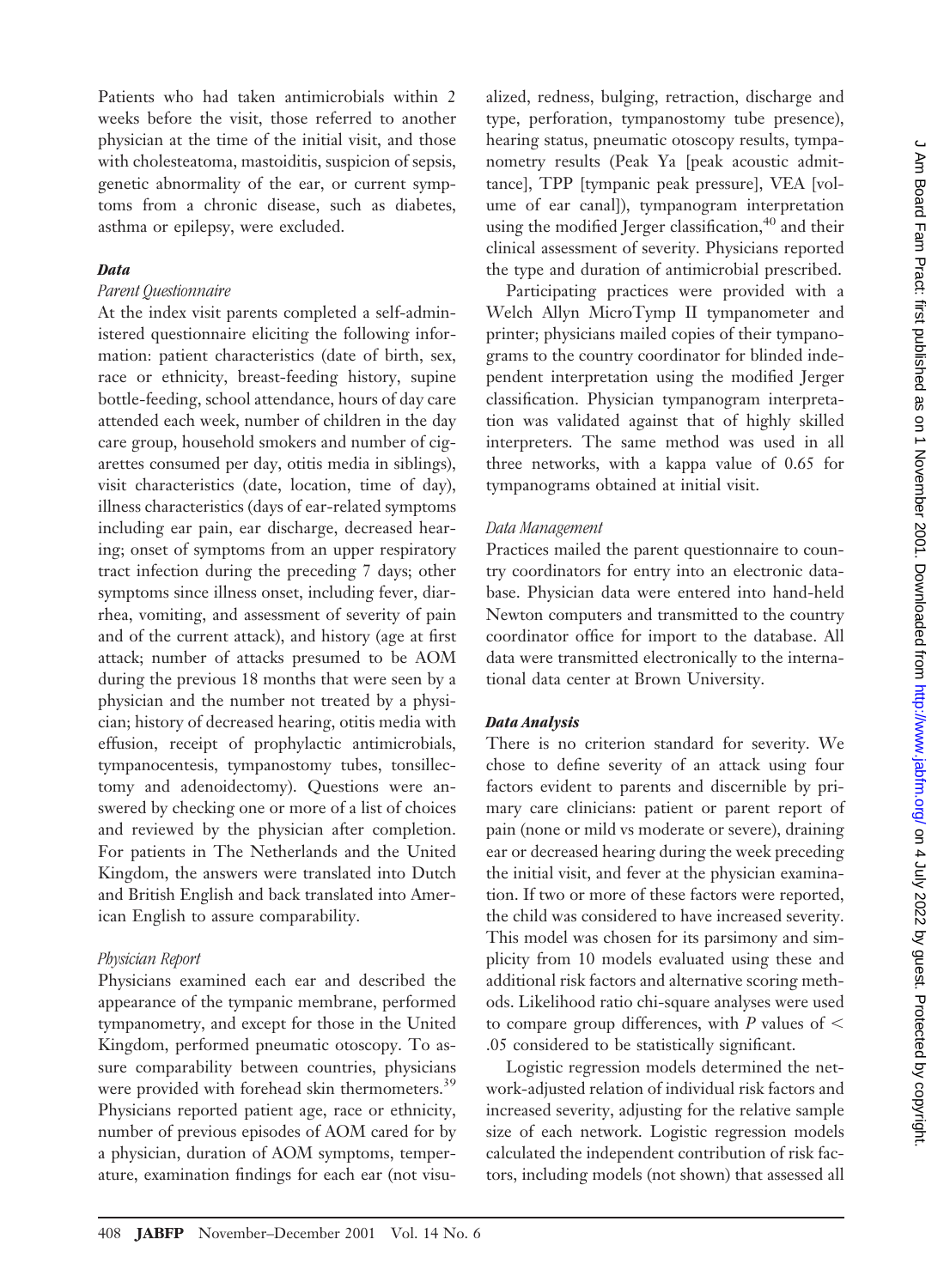| North<br>America<br>$n = 895$ | United<br>Kingdom<br>$n = 571$ | The<br>Netherlands<br>$n = 699$ |
|-------------------------------|--------------------------------|---------------------------------|
| 314                           | 160                            | 177                             |
| 54.5                          | 51.9                           | 53.8                            |
| 45.5                          | 48.1                           | 46.2                            |
| 581                           | 411                            | 522                             |
| 50.9                          | 53.5                           | 52.8                            |
| 49.1                          | 46.5                           | 47.2                            |
|                               |                                |                                 |

**Table 1. Geographic, Age, and Sex Distribution of Study Population (N** = 2,165).

potential interactions of individual risk factors and either age or network**.** The only significant interaction term, adenoidectomy by country, is included in the final model reported. A Hosmer-Lemeshow chi-square value of  $P = .986$  shows the goodnessof-fit of this final model.

### **Results**

A total of 2,165 patients with AOM were enrolled in the study, 895 from the North America, 571 from the United Kingdom, and 699 from The Netherlands. The age and sex distribution of these patients is given in Table 1.

# *Risk Factors for Occurrence of AOM*

A comparison of prevalence of risk factors reported by parents of enrolled children among the three networks is displayed in Table 2. Age less than 2 years has been described as a major risk factor for attacks of  $AOM^{18,31,41}$ ; data are therefore displayed separately for each of the age groups.

There are significant differences in prevalence of risk factors for attacks of AOM between patients enrolled in the three networks. Previous attacks of AOM were least frequent in Dutch children, and those with previous attacks were most likely to have had an earache that parents considered an episode of AOM for which they did not consult a physician. Dutch children aged 25 to 180 months were least likely to have had attacks of AOM during the first year of life and most likely to have had tonsillectomy or adenoidectomy or both, while British infants and children were least likely to receive prophylactic antimicrobials.

Dutch parents smoked the most, and their children aged 25 to 180 months had the highest number of upper respiratory tract infections during the previous year. In all three networks, children were

highly likely to have had upper respiratory tract infection symptoms in the week preceding the AOM attack. American children aged 6 to 24 months were most likely to be in day care, but the opposite was true for children aged 25 to 48 months. For all ages, size of the day care group was smallest in North America.

A history of breast-feeding in the three networks was similar at about 70%; Americans tended to breast-feed the longest (up to age 12 months; North America 25%, the United Kingdom 17%, The Netherlands 3.9%,  $P < .001$ ), and fewer stopped before 4 months. North American children aged 6 to 24 months were most likely both to be breast-feeding currently and to be put to bed with a bottle (milk intake in a recumbent position).

In summary, several risk factors for AOM attacks differ significantly among the enrolled children in North America, the United Kingdom, and The Netherlands.

## *Physical Findings*

There were significant differences between children from the three networks in physical findings reported by physicians (Table 3). The most notable of these were the highest rates of fever, tympanic membrane perforations, abnormal tympanograms, and ear discharge in Dutch children. The prevalence of retracted membranes (19% in those aged 24 months or younger, 24% in those aged 24 to 180 months), which might have been contralateral to a bulging membrane, and tympanostomy tubes in place (2.8% in those older than 24 months) did not differ significantly among countries. Physicians in all three networks were equally certain of their diagnosis of AOM, (94% to 96% certain or very certain in both age groups).

## *Severity of Attacks of AOM*

Severity of attacks of AOM is defined by fever at the initial examination, parent reports of ear discharge, decreased hearing during the previous week, and either moderate or severe ear pain. Patients with two or more of these finding were compared with those having one or none. By these criteria, both by individual factors (except for decreased hearing, which was slightly more prevalent in British children) and those combined, Dutch children had the highest frequency of severe attacks (Table 4).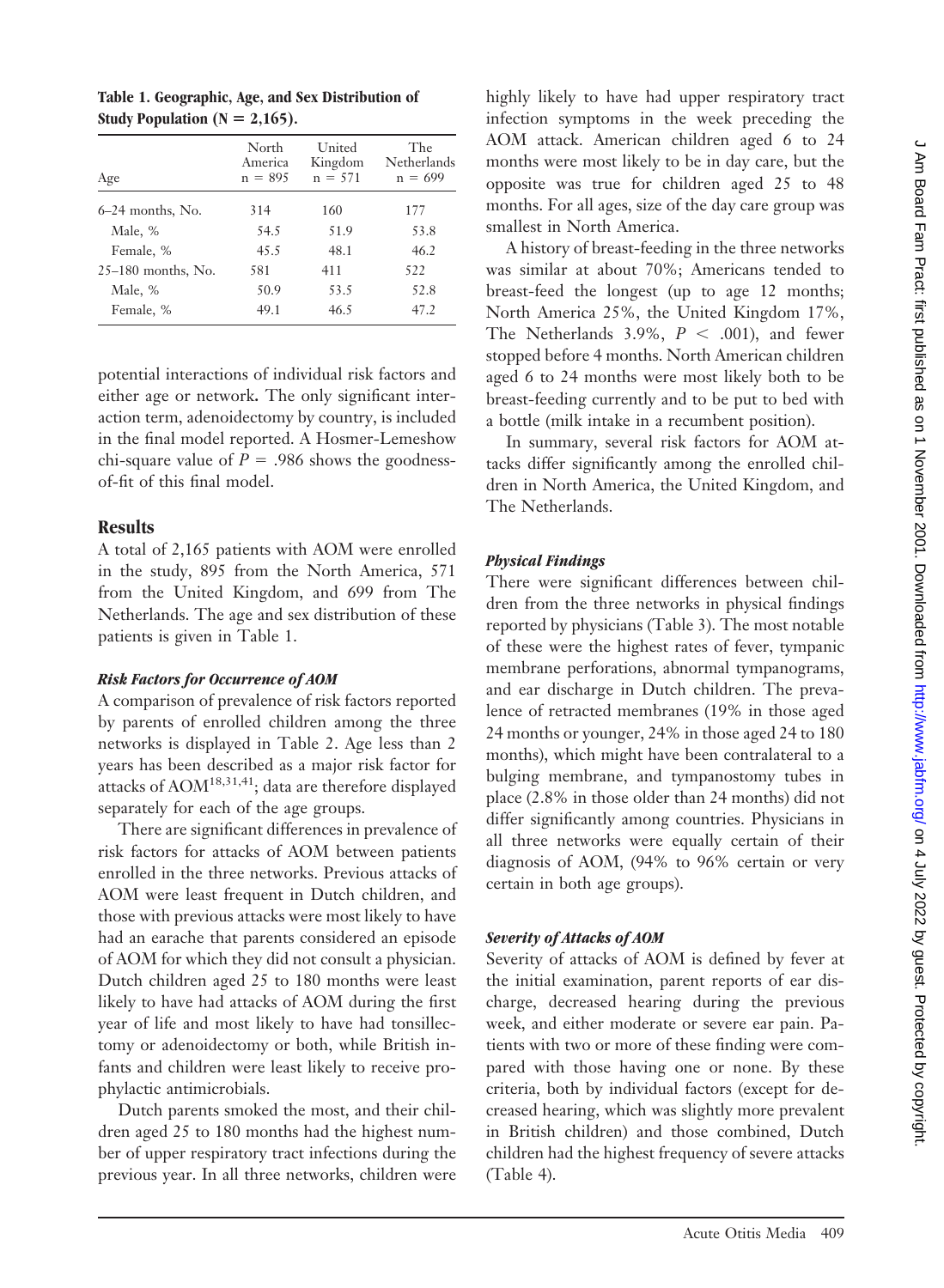|  | Table 2. Prevalence of Risk Factors for Acute Otitis Media (AOM) in Children Aged 6 to 24 and 25 to 180 Months. |  |
|--|-----------------------------------------------------------------------------------------------------------------|--|
|--|-----------------------------------------------------------------------------------------------------------------|--|

| Factor                                                                          | North<br>America | United<br>Kingdom | The<br>Netherlands | $P$ Value |
|---------------------------------------------------------------------------------|------------------|-------------------|--------------------|-----------|
| White                                                                           |                  |                   |                    |           |
| $6-24$ mo                                                                       | 87.9             | 98.1              | 93.2               | .000      |
| $25 - 180$ mo                                                                   | 90.4             | 93.9              | 93.1               | .087      |
| Parent smokes                                                                   |                  |                   |                    |           |
| $6-24$ mo                                                                       |                  |                   |                    |           |
|                                                                                 | 17.2             | 16.9              | 35.4               | .000      |
| $25 - 180$ mo                                                                   | 25.9             | 27.8              | 42.4               | .000      |
| Sibling history of $\geq$ 3 AOM episodes                                        |                  |                   |                    |           |
| $6-24$ mo                                                                       | 37.5             | 33.1              | 31.3               | .355      |
| $25 - 180$ mo                                                                   | 48.5             | 36.7              | 31.6               | .000      |
| History of tonsillectomy                                                        |                  |                   |                    |           |
| $12 - 24$ mo                                                                    | 1.3              | 0.0               | 1.1                | .378      |
| $25 - 180$ mo                                                                   | 4.1              | 4.6               | 12.1               | .000      |
| History of adenoidectomy                                                        |                  |                   |                    |           |
| $6-24$ mo                                                                       | 0.6              | 0.6               | 1.7                | .502      |
| $25 - 180$ mo                                                                   | 4.0              | 5.1               | 20.4               | .000      |
| History of tympanostomy tubes                                                   |                  |                   |                    |           |
| $6-24$ mo                                                                       | 0.3              | 0.6               | 1.2                | .552      |
| $25 - 180$ mo                                                                   | 11.7             | 8.6               | 13.9               | .043      |
| History of prophylactic antimicrobial                                           |                  |                   |                    |           |
| $6-24$ mo                                                                       | 11.0             | 2.6               | 12.3               | .001      |
| $25 - 180$ mo                                                                   | 20.1             | 5.1               | 14.7               | .000      |
| Any history of AOM                                                              |                  |                   |                    |           |
| $6-24$ mo                                                                       | 54.5             | 61.9              | 39.5               | .000      |
| $25 - 180$ mo                                                                   | 88.3             | 80.0              | 70.3               | .000      |
| 1st attack age <1 yr                                                            |                  |                   |                    |           |
| $2-24$ mo                                                                       | 20.2             | 15.7              | 33.3               | .129      |
| $25 - 180$ mo                                                                   | 60.5             | 36.6              | 33.0               | .000      |
| Previous attack without physician visit among those<br>with previous episode(s) |                  |                   |                    |           |
| $6-24$ mo                                                                       | 4.8              | 7.4               | 18.6               | .005      |
| $25 - 180$ mo                                                                   | 6.7              | 9.3               | 20.9               | .000      |
| More than 3 URIs in past year                                                   |                  |                   |                    |           |
| $6-24$ mo                                                                       | 26.3             | 40.8              | 45.9               | .000      |
| $25 - 180$ mo                                                                   | 34.3             | 35.7              | 37.0               | .097      |
| URI in past week                                                                |                  |                   |                    |           |
| $6-24$ mo                                                                       | 78.1             | 83.0              | 84.1               | .218      |
| $25 - 180$ mo                                                                   | 81.9             | 74.5              | 80.8               | $.016$    |
| Day care attendance                                                             |                  |                   |                    |           |
| $6-24$ mo                                                                       | 46.2             | 31.2              | 23.3               | .000      |
| 25-48 mo                                                                        | 60.6             | 70.8              | 80.5               | .000      |
| Group size $\geq 6$ of those in day care                                        |                  |                   |                    |           |
| $6-24$ mo                                                                       | 42.4             | 71.4              | 75.7               | .000      |
| 25-48 mo                                                                        | 66.3             | 91.8              | 99.2               | .000      |
| Diarrhea or vomiting this episode                                               |                  |                   |                    |           |
| $6-24$ mo                                                                       | 35.3             | 32.7              | 39.1               | .485      |
| $25-48$ mo                                                                      | 17.7             | 13.2              | 19.8               | .027      |
| Currently breast-feeding                                                        |                  |                   |                    |           |
| $6-24$ mo                                                                       | 15.2             | 7.8               | 5.7                | .002      |
| $25-48$ mo                                                                      | 1.9              | 0.5               | 0.6                | .049      |
| Recumbent bottle-feeding                                                        |                  |                   |                    |           |
| $6-24$ mo                                                                       | 32.0             | 25.3              | 11.4               | .000      |
| $25 - 180$ mo                                                                   |                  |                   |                    |           |

URI— upper respiratory tract infection.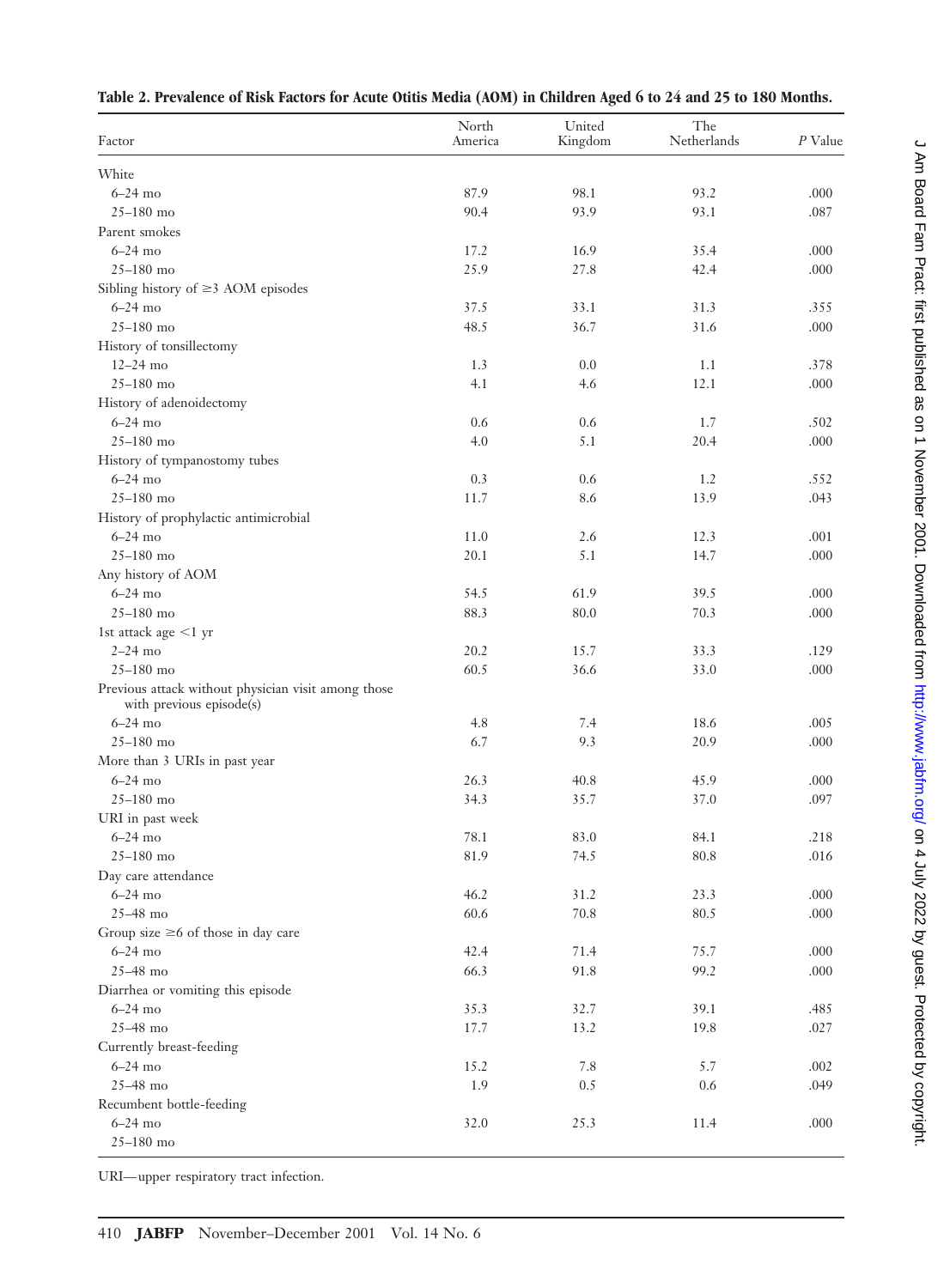|  |  |  | Table 3. Prevalence of Physical Findings at Initial Visit for Acute Otitis Media by Age. |
|--|--|--|------------------------------------------------------------------------------------------|
|--|--|--|------------------------------------------------------------------------------------------|

| Variable                     | North<br>America | United<br>Kingdom | The<br>Netherlands | $P$ Value |
|------------------------------|------------------|-------------------|--------------------|-----------|
|                              |                  |                   |                    |           |
| Fever $\geq 101^{\circ}$ F   |                  |                   |                    |           |
| $6-24$ mo                    | 9.1              | 20.9              | 35.4               | .000      |
| $25 - 180$ mo                | 10.8             | 15.4              | 15.7               | .390      |
| Tympanic membrane red        |                  |                   |                    |           |
| $6-24$ mo                    | 99.4             | 98.8              | 94.3               | .002      |
| $25 - 180$ mo                | 98.6             | 98.5              | 95.2               | .001      |
| Tympanic membrane bulging    |                  |                   |                    |           |
| $6-24$ mo                    | 48.8             | 36.8              | 47.2               | .042      |
| $25 - 180$ mo                | 53.7             | 48.1              | 49.1               | .158      |
| Tympanic membrane perforated |                  |                   |                    |           |
| $6-24$ mo                    | 1.0              | 0.6               | 9.7                | .000      |
| $25 - 180$ mo                | 1.4              | 2.0               | 6.6                | .000      |
| Clear discharge              |                  |                   |                    |           |
| $6-24$ mo                    | 2.9              | 3.8               | 10.7               | .001      |
| $25 - 180$ mo                | 3.8              | 4.6               | 8.0                | .007      |
| Pustular discharge           |                  |                   |                    |           |
| $6-24$ mo                    | 1.6              | 2.5               | 9.6                | .000      |
| $25 - 180$ mo                | 2.9              | 2.9               | 5.9                | .021      |
| Tympanometry abnormal        |                  |                   |                    |           |
| $6-24$ mo                    | 78.8             | 77.9              | 90.0               | .036      |
| $25 - 180$ mo                | 70.4             | 75.5              | 87.1               | .000      |

## *Risk Factors and Severity*

Table 5 presents a country-adjusted univariate analysis of the relation between risk factors and severity of attacks. As compared with those from North America, British and Dutch children had an increased risk for severe attacks, with the risk highest in the latter. Increasing age, previous attacks of AOM, previous presumed attacks without physician care, and exposure to tobacco smoke, all contribute to the severity of symptoms. Children with at least one bulging tympanic membrane or ear tube, or who had ear tubes present in both ears, had increased severity, whereas those with at least one red tympanic membrane (compared with those with the study inclusion criteria of drainage pus without redness) had less severe attacks. Attacks in children who received prophylactic antimicrobials, ear tubes, adenoidectomy, or tonsillectomy were more severe than those without a history of those events. Current but not past breast-feeding was protective. Children younger than 4 years old in day care had less severe attacks than those who were older.

A multivariate analysis (Table 6) reveals that only country network, age, current breast-feeding, history of AOM, a previous episode without physician care, and a history of adenoidectomy are independently related to severity. Compared with children in The Netherlands, both British and North American children had less severe attacks at initial examination for AOM. Children younger than 2 years had less severe attacks than older children. History of AOM, history of a presumed attack not cared for by a physician, and history of tympanostomy tubes all increased risks for severity, whereas current breast-feeding was protective. Although British and North American children with a history of adenoidectomy were more likely to have severe attacks, Dutch children who had had this surgery were at reduced risk. Adenoidectomy had occurred in 65% of Dutch children with a history of tympanostomy tubes; comparable British and North American figures are 47% and 26%.

## *Severity of Attacks of AOM and Antimicrobial Treatment*

In our sample, overall, 97% of North American children were treated with an antimicrobial for 10 days, and only 0.3% did not receive an antimicrobial. Ninety-nine percent of British children received an antimicrobial for 5 to 7 days; 17% of Dutch children received an antimicrobial, 16% for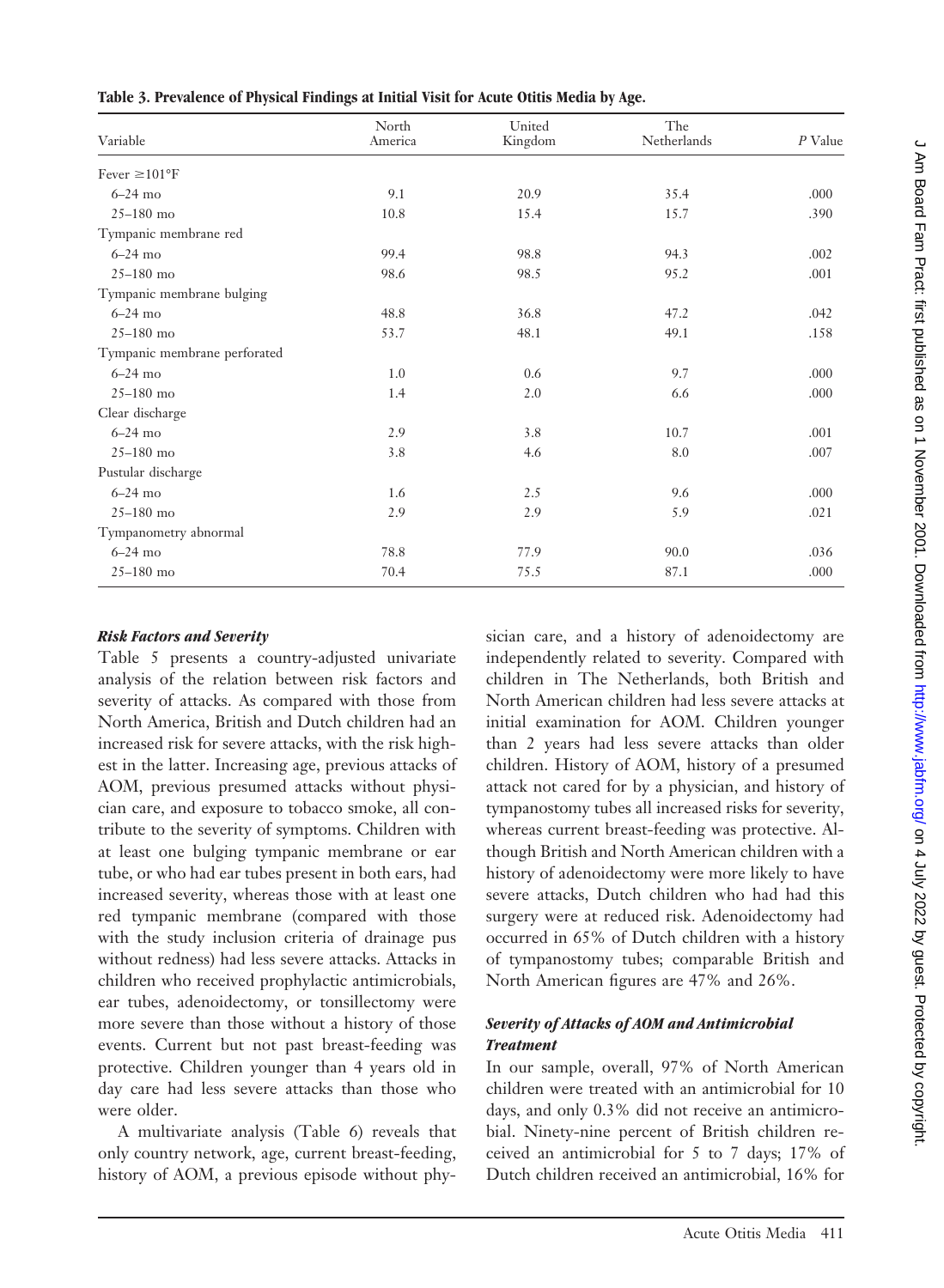| Symptomatic Severity<br>Indicators             | North<br>America | United<br>Kingdom | The<br>Netherlands | $P$ Value |
|------------------------------------------------|------------------|-------------------|--------------------|-----------|
| Age 6-24 mo                                    |                  |                   |                    |           |
| Pain*                                          |                  |                   |                    |           |
| None                                           | 10.2             | 5.6               | 4.2                |           |
| Mild                                           | 32.0             | 22.5              | 17.5               |           |
| Moderate                                       | 46.8             | 51.4              | 45.5               |           |
| Severe                                         | 10.9             | 20.4              | 32.9               | .000      |
| Decreased hearing in past week                 | 1.2              | 14.6              | 12.8               | .000      |
| Drainage from ear                              | 10.5             | 10.0              | 17.1               | .085      |
| Febrile                                        | 9.1              | 20.9              | 35.4               | .000      |
| Age 25-180 mo                                  |                  |                   |                    |           |
| Pain*                                          |                  |                   |                    |           |
| None                                           | 7.0              | 2.8               | 5.4                |           |
| Mild                                           | 24.9             | 16.7              | 14.3               |           |
| Moderate                                       | 44.7             | 48.5              | 44.7               |           |
| Severe                                         | 23.3             | 32.1              | 35.6               | .000      |
| Decreased hearing in past week                 | 29.4             | 37.2              | 42.1               | .001      |
| Drainage from ear                              | 8.9              | 9.4               | 12.8               | .095      |
| Febrile                                        | 10.8             | 15.4              | 15.7               | .039      |
| Two or more symptomatic severity<br>indicators |                  |                   |                    |           |
| $6-24$ mo                                      | 10.5             | 21.3              | 31.1               | .000      |
| $25 - 180$ mo                                  | 24.4             | 34.3              | 39.1               | .000      |

**Table 4. Prevalence of Indicators of Severity (Febrile at Examination, Parent Report of Moderate or Severe Pain, Decreased Hearing, or Ear Drainage) of Acute Otitis Media at Initial Visit for Children Aged 6 to 24 and 25 to 180 Months.**

\*Moderate or severe pain considered an indicator of severity.

5 to 7 days. Of those receiving an antimicrobial, 79% of North American, 80% of British, and 84% of Dutch children received a first-line agent.

Table 7 presents antimicrobial prescription patterns for the three networks. Both North American and British physicians adhered to the duration of antimicrobial routine for their countries (10 days and 5 to 7 days, respectively). Dutch physicians were more likely to prescribe an antimicrobial to children younger than 2 years old and to children with increased severity. Even for children younger than 2 years old with severe attacks, however, Dutch physicians followed their national treatment guideline of observation and withholding antimicrobials in more than one half of the cases. For older children with increased severity, Dutch physicians prescribed antimicrobials for only 20%.

For all groups, except those aged 25 to 180 months with increased severity, there was no difference among networks in whether physicians chose first-line antimicrobials (amoxicillin or trimethoprim-sulfa, which are relatively inexpensive) or a second-line antimicrobial, such as cephalosporins or amoxicillin clavulanate, which are generally expensive. For those aged 25 to 180 months with increased severity, North American physicians were more likely than British and Dutch physicians to chose a second-line antimicrobial for their initial prescription. In all age and severity groups, when British and Dutch physicians chose a second-line antimicrobial, it was most commonly either an amoxicillin-clavulanate or an erythromycin preparation, whereas in North America, cephalosporin antimicrobials were most commonly chosen (data not shown).

### **Discussion**

We found significant differences in known risk factors for attacks of AOM among patients in the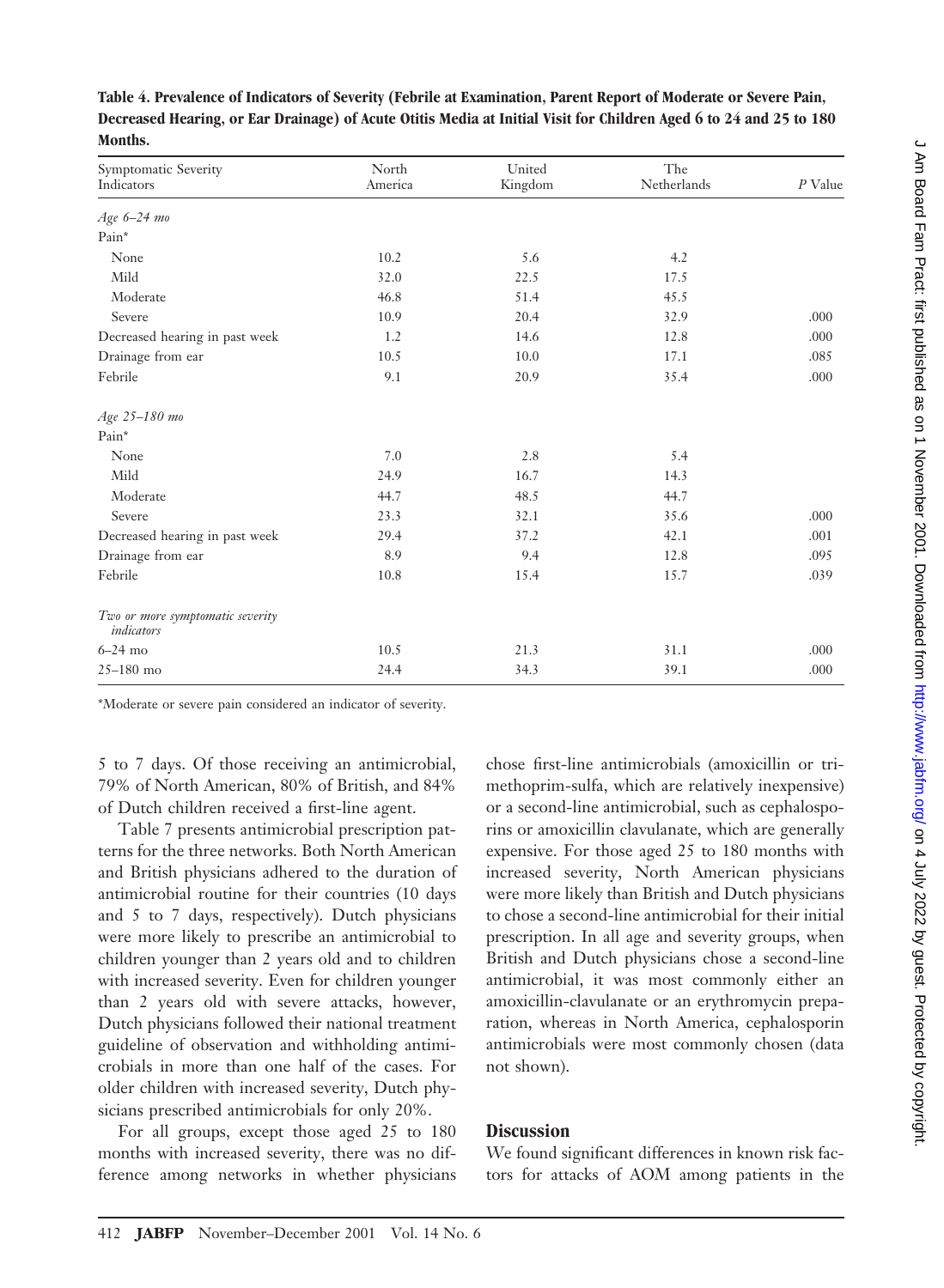| Risk Factor                                     | Number | Percent with<br>$\geq$ 2 Symptoms | Odds Ratio | 95% Confidence<br>Interval |
|-------------------------------------------------|--------|-----------------------------------|------------|----------------------------|
| Age and environmental factors                   |        |                                   |            |                            |
| Country                                         |        |                                   |            |                            |
| North America                                   | 895    | 19.6                              |            |                            |
| United Kingdom                                  | 571    | 30.6                              | 1.8        | $1.4 - 2.3$                |
| Netherlands                                     | 699    | 37.1                              | 2.4        | $1.9 - 3.0$                |
| Age                                             |        |                                   |            |                            |
| $6-24$ months                                   | 651    | 18.7                              |            |                            |
| $25-180$ months                                 | 1,514  | 32.2                              | 1.9        | $1.6 - 2.4$                |
| Breast-feeding                                  |        |                                   |            |                            |
| $\rm No$                                        | 2,041  | 29.1                              |            |                            |
| Current                                         | 85     | 10.6                              | 0.35       | $0.17 - 0.71$              |
| Day care attendance among those <4<br>years old |        |                                   |            |                            |
| N <sub>0</sub>                                  | 538    | 25.3                              |            |                            |
| Yes                                             | 548    | 19.9                              | 0.72       | $0.54 - 0.97$              |
| Smoking in household                            |        |                                   |            |                            |
| $\rm No$                                        | 1,507  | 26.6                              |            |                            |
| Yes                                             | 624    | 32.1                              | 1.2        | $0.98 - 1.5$               |
| History                                         |        |                                   |            |                            |
| Previous episodes of AOM                        |        |                                   |            |                            |
| None                                            | 616    | 22.1                              |            |                            |
| Yes                                             | 1,549  | 30.5                              | 1.8        | $1.4 - 2.2$                |
| Previous episodes                               |        |                                   |            |                            |
| All with physician visit                        | 1,929  | 26.8                              |            |                            |
| At least one without physician visit            | 166    | 46.4                              | 2.1        | $1.5 - 2.9$                |
| History of prophylactic antimicrobials          |        |                                   |            |                            |
| $\rm No$                                        | 184    | 27.4                              |            |                            |
| Yes                                             | 270    | 35.6                              | 1.6        | $1.2 - 2.2$                |
| History of ear tubes                            |        |                                   |            |                            |
| $\rm No$                                        | 1,940  | 26.8                              |            |                            |
| Yes                                             | 179    | 47.5                              | 2.4        | $1.8 - 3.4$                |
| History of adenoidectomy                        |        |                                   |            |                            |
| $\rm No$                                        | 1,976  | 27.1                              | 1.8        | $1.3 - 2.5$                |
| Yes                                             | 154    | 45.5                              |            |                            |
| History of tonsillectomy                        |        |                                   |            |                            |
| $\rm No$                                        | 2,020  | 27.7                              |            |                            |
| Yes                                             | 110    | $41.8\,$                          | 1.6        | $1.1 - 2.4$                |
| Physical examination                            |        |                                   |            |                            |
| At least one red tympanic membrane              |        |                                   |            |                            |
| $\rm No$                                        | 53     | 52.8                              |            |                            |
| Yes                                             | 2,107  | 27.4                              | 0.41       | $0.23 - 0.71$              |
| At least one bulging tympanic membrane          |        |                                   |            |                            |
| $\rm No$                                        | 1,067  | 25.6                              |            |                            |
| Yes                                             | 1,029  | 30.8                              | 1.3        | $1.1 - 1.6$                |
| One or more tympanostomy tubes present          |        |                                   |            |                            |
| $\rm No$                                        | 2,120  | 27.7                              |            |                            |
| Yes                                             | 45     | 46.7                              | 2.1        | $1.1 - 3.8$                |
| Bilateral ear tubes present                     |        |                                   |            |                            |
| $\rm No$                                        | 2,149  | 27.8                              |            |                            |
| Yes                                             | 16     | 68.8                              | 5.7        | $2.0 - 16.9$               |

## **Table 5. Country Adjusted Risk Factors for Presence of 2 or More Severity Indicators (Febrile at Examination, Parent Report of Moderate or Severe Pain, Decreased Hearing, or Ear Drainage).**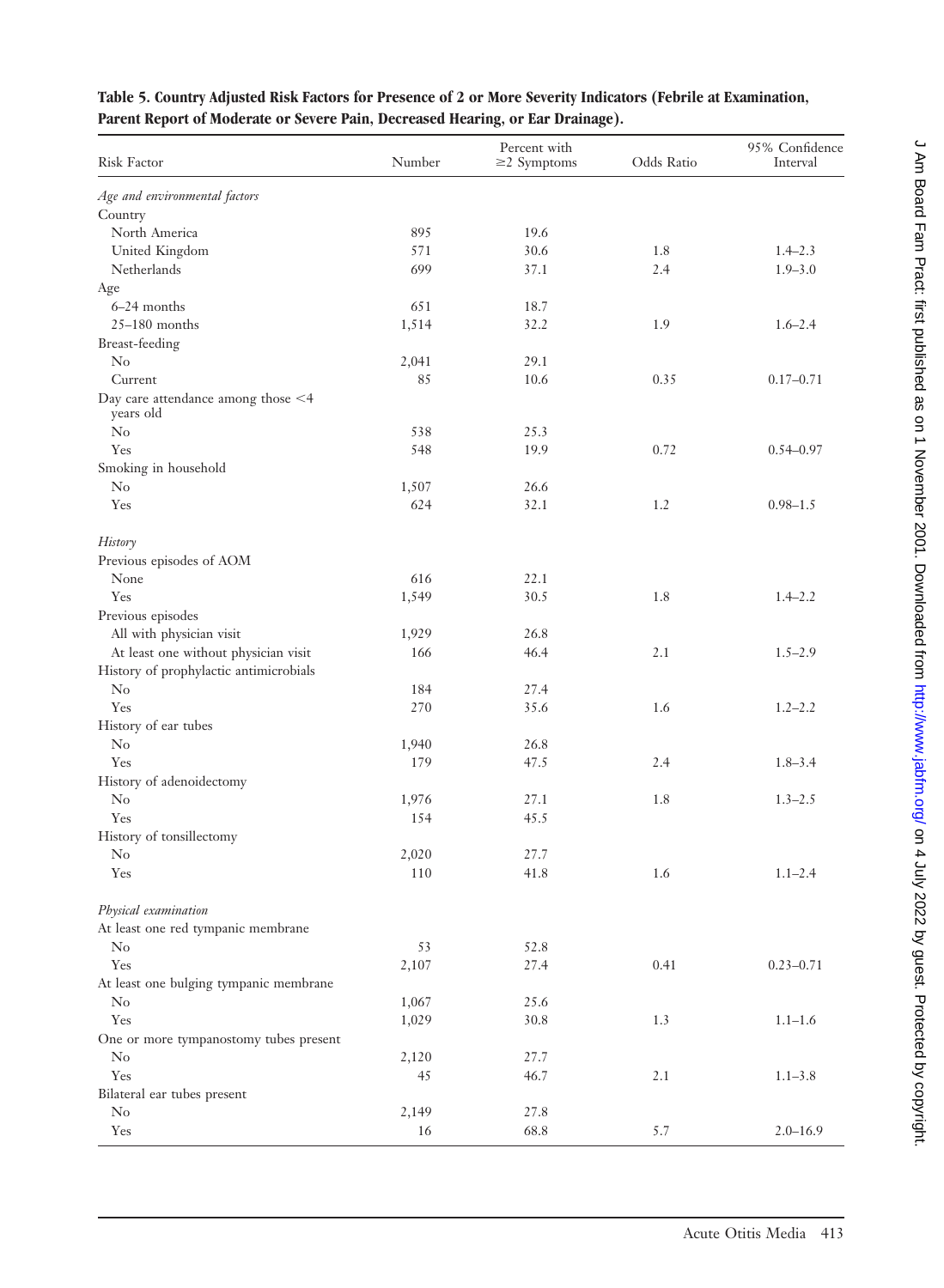**Table 6. Variables Independently Associated with Severity (at Least Two of the Following: Febrile at Examination, Parent Report of Moderate or Severe Pain, Decreased Hearing, Ear Drainage) at Initial Visit for Acute Otitis Media Among Children Aged 6 to 180 Months in North America, United Kingdom, and The** Netherlands ( $N = 2,062$ ).

|                                             | Odds  | 95% Confidence<br>Interval |       |
|---------------------------------------------|-------|----------------------------|-------|
| Variable                                    | Ratio | Lower                      | Upper |
| North America*                              | 0.41  | 0.32                       | 0.53  |
| United Kingdom*                             | 0.71  | 0.54                       | 0.92  |
| Aged $6-24$ months <sup>†</sup>             | 0.66  | 0.51                       | 0.84  |
| Breast-feeding now                          | 0.46  | 0.22                       | 0.95  |
| History of acute otitis media               | 1.39  | 1.08                       | 1.79  |
| Previous episode without<br>physician visit | 1.71  | 1.21                       | 2.42  |
| History of tympanostomy tubes               | 1.73  | 1.20                       | 2.49  |
| History of adenoidectomy in:                |       |                            |       |
| North America                               | 2.23  | 0.88                       | 5.65  |
| England                                     | 3.75  | 1.27                       | 11.0  |
| Netherlands                                 | 0.72  | 0.49                       | 1.06  |

\*Compared with The Netherlands.

†Compared with those aged 25 to 180 months.

three networks. North American children were most likely to have had previous episodes of AOM, a family history of recurrent otitis, and a history of current breast-feeding and of recumbent bottlefeeding. British children were most likely to have had a history of AOM but were least likely to have received prophylactic antimicrobials. In contrast, Dutch children were most likely to be enrolled in day care with larger group sizes, to have parents who smoke, and have had more episodes of upper respiratory tract infection in the past year. International as well as national studies of AOM, therefore, requires careful assessment of baseline characteristics of populations enrolled.

Although several investigators of therapeutic trials compared rates of selected symptoms and physical findings in their enrolled populations,  $41-44$ few have defined severity or investigated contributing factors. Kaleida et  $al<sup>45</sup>$  used two variables to dichotomize severity— ear pain and fever. His otalgia rating scale included "estimated parental anxiety and reliability" and assigned 1, 3, or 12 points for each hour of ear pain rated as mild, moderate, or severe and for an oral fever of 39°C or 39.5°C if measured per rectum. Using these criteria, 23% of cases were classified as severe, similar to the 28.6%

we rated as severe using the four parent-assessed factors described above. We were unable to locate any studies that assessed associations between risk factors and severity.

In our study, several factors associated with severity are similar to those for the occurrence of attacks of AOM. It is not surprising that children who have had previous attacks, received prophylactic antimicrobials, ear tubes, or adenoidectomy or tonsillectomy had subsequent attacks that were more severe than those with no history of these events. Current breast-feeding is protective. Children in day care had less severe attacks at initial assessment, possibly because they were brought to physicians earlier than those in home care.<sup>27</sup>

Our data reconfirm that behavior of patients and physicians depend upon the setting. By all measures, Dutch children who obtain medical care for AOM as a group had more severe attacks than did those in North America and the United Kingdom. Dutch children had significantly higher ratings in all severity measures, including fever, parent-assessed severity of pain, decreased hearing, and ear discharge (Table 4). Differences in severity among network populations also might be explained by differences in prevalence of risk factors for AOM. The high prevalence of smoking among Dutch parents and exposure to larger day care groups might have been more potent causes of severity than the risk factors that predominated in children from the other two networks. Another possible explanation for the difference in severity in the three networks is that AOM was caused by different organisms. There is no evidence, however, that such was the case. $46$  To the contrary, organisms associated with AOM in The Netherlands were the same as those reported in other networks $47$  and were less likely to be resistant to antimicrobials than those in the rest of Europe.<sup>48</sup>

Most likely, therefore, the increased severity of Dutch children was due to care-seeking decisions of Dutch parents. In our study, Dutch children were most likely either to be experiencing their first lifetime episode of otitis or to have indications of difficult previous episodes. For those with recurrent AOM, Dutch children were most likely to have had a history of tonsillectomy or adenoidectomy and a history of previous episodes for which a physician was not consulted. Less than one third of Dutch children younger than 2 years and only 12%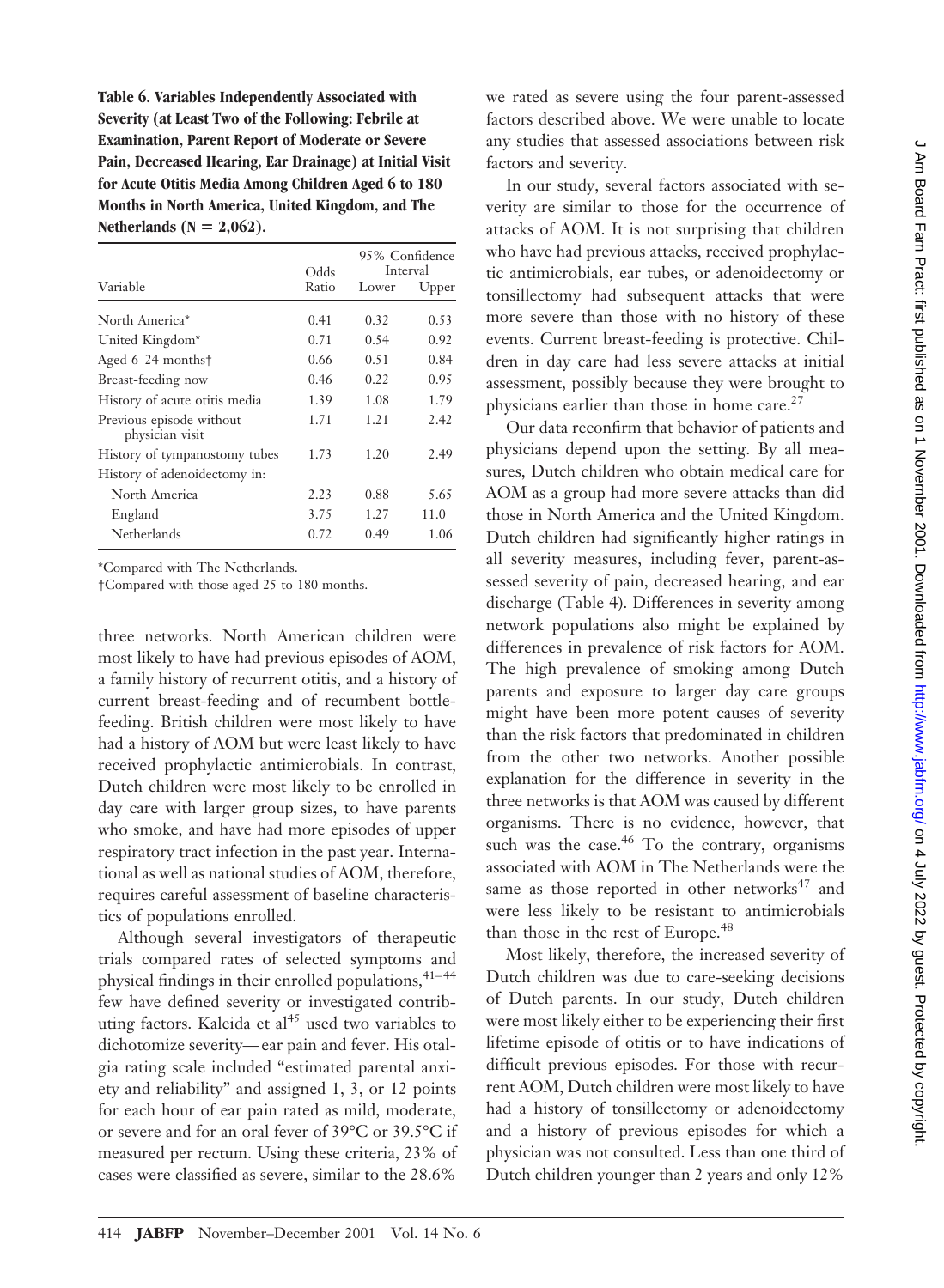| Antimicrobial Type                        | North<br>America | United<br>Kingdom | The<br>Netherlands | $P$ Value |
|-------------------------------------------|------------------|-------------------|--------------------|-----------|
| Aged 6-24 months with 0-1 symptom         |                  |                   |                    |           |
| None                                      | 0.4              | 0.0               | 70.5               |           |
| $5-7$ days                                | 1.4              | 99.2              | 27.0               |           |
| 10 days                                   | 96.4             | 0.0               | 0.8                |           |
| Other                                     | 1.8              | 0.8               | 1.6                | .000      |
| First-line antimicrobial*                 | 83.2             | 83.3              | 83.3               |           |
| Other antimicrobial                       | 16.8             | 16.7              | 16.7               | .99       |
| Aged 6-24 months with $\geq$ 2 symptoms   |                  |                   |                    |           |
| None                                      | 0.0              | 0.0               | 54.5               |           |
| $5-7$ days                                | 0.0              | 100               | 45.5               |           |
| 10 days                                   | 97.0             | 0.0               | 0.0                |           |
| Other                                     | 3.0              | 0.0               | 0.0                | .000      |
| First line*                               | 75.8             | 82.4              | 88.0               |           |
| Other antimicrobial                       | 24.2             | 17.6              | 12.0               | .48       |
| Aged 25-180 months with 0-1 symptom       |                  |                   |                    |           |
| None                                      | 0.5              | 1.1               | 93.4               |           |
| $5-7$ days                                | 1.4              | 98.1              | 6.0                |           |
| 10 days                                   | 97.7             | 0.0               | .6                 |           |
| Other                                     | 0.5              | 0.7               | 0.0                | .000      |
| First-line antimicrobial*                 | 81.0             | 77.9              | 71.4               |           |
| Other antimicrobial                       | 19.0             | 22.1              | 28.6               | .41       |
| Aged 25-180 months with $\geq$ 2 symptoms |                  |                   |                    |           |
| None                                      | 0.0              | 0.0               | 80.4               |           |
| $5-7$ days                                | 3.5              | 100               | 17.2               |           |
| 10 days                                   | 95.1             | 0.0               | 2.5                |           |
| Other                                     | 1.4              | 0.0               | 0.0                | .000      |
| First-line antimicrobial*                 | 64.8             | 81.6              | 90.0               |           |
| Other antimicrobial                       | 35.2             | 18.4              | 10.0               | .000      |
|                                           |                  |                   |                    |           |

**Table 7. Association of Severity Indicators (Febrile at Examination, Parent Report of Moderate or Severe Pain, Decreased Hearing, or Ear Drainage) with Duration and Type of Antimicrobial Treatment (%).**

\*First-line antimicrobials include ampicillin, amoxicillin and sulfa-trimethoprim preparations.

of those aged 2 years or older received antimicrobials for an attack of AOM. The low probability of receiving antimicrobials, symptom resolution in more than 60% of episodes within 48 hours, $45$  and easy access to care should the child's symptoms not subside could have caused Dutch parents to reserve medical care only for attacks perceived as severe.

Dutch and North American physicians altered their antimicrobial treatment practices in response to indicators of severity at the initial visit for an episode of AOM. For Dutch physicians, increased severity resulted in an increased likelihood of prescribing an antimicrobial, although the antimicrobial was highly likely to be a first-line agent. In North America, increased severity was likely to result in physicians' initial prescription of a secondline (often cephalosporin) antimicrobial. British physicians did not alter their antimicrobial choice in response to severity. In all networks severity did not alter duration of treatment.

The consequences of the Dutch approach to AOM care and care-seeking behavior were reduction in the development of antimicrobial resistance<sup>48</sup> and costs. If the Dutch approach yields similar outcomes, large cost savings accrue. The difference in history of nonattendance for attacks of AOM between patients in The Netherlands and North America is 8.1%. At an average cost of \$115 for an episode of  $AOM<sub>1</sub><sup>49</sup>$  a similar reduction of the 20,009,000 office visits for AOM in  $1997^{50}$  in the United States would result in an annual saving of about \$185 million.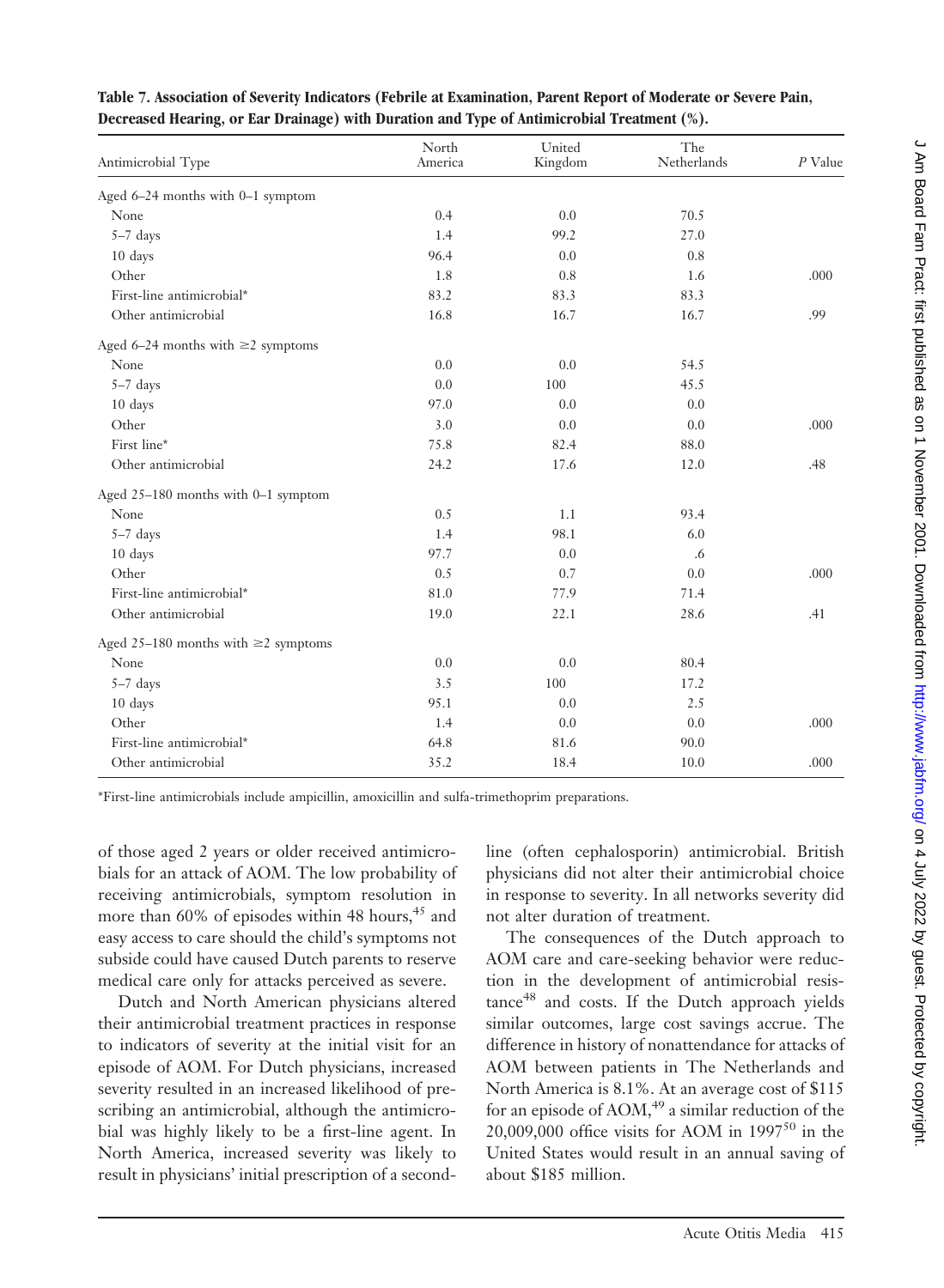### **Participating Physicians**

**Ambulatory Sentinel Practice Network:** Arlis Adolf, Jules Amer, John Anderson, Robert Baker, Gordon Blakeman, Brian Caplan, Paul Collins, Bill Davis, Richard Douglass, Patricia Fibiger, Stephen Fischer, Ed Friedler, Ronald Gagne, Thomas Gilbert, Susan Girardeau, John Glennon, Gary Gray, Cindy Hansen, Terry Hankey, Michael Hartsell, Joseph Hildner, Robert Howse, Jr., Robert James, Roger Kimber, Gary Knaus, Paula Leonard-Schwartz, Mary Maguire, Kim Manning, Kathleen McGarr, Doreen McMahon, Jasmine Moghissi, Michael Mulligan, William Nietert, Spiro Papadopoulos, Donya Powers, Thomas Overholt, Steve Perry, Paul Schmitt, John Scott, Susan Shapiro, Brian Siray, Kimball Spence, Jon Sternburg, Linda Stewart, Lynne Studebaker, James Wickerath, Elizabeth Wise, Lloyd Wollstadt.

**Surrey GP Network:** Nick Barrie, G. Bennett, S. Brown, Jace Clarke, Mark Cornbloom, I. Davies, Niall Ferguson, N. Fisher, Richard France, Paul Grob, Mark Hanan, Robert Harvey, John Healey, David William Holwell, R. N. Jeffery, Murdo Macleod, Mather, Philip Moore, Julia Oxenbury, Margaret Palmer, C. A. Pearson, C. Pidgeon, M. Pujara, David Skipp, A. Smith, K. Tarrant, Chris Tibbott, Brett J. Whitby-Smith, Hamish Whitaker, Mary Anne Whitehead, P. R. Wilks, Sidney Worthington, J. Young.

**University of Utrecht Network:** Atyvan Aarnhem, G. Ploosvan Amstel, D. B. van Baarda, Marja Baeten, P. J. van Beek, H. C. V. Berkum, R. Bohm, J. C. M. van Campen, J. W. Cirkel, H. J. R. Dorman, J. H. Duistermaat, H. van Es, N. Goudswaard, N. de Grunt, Ax. M. E. J. Hoeberichts, M. E. van der Hoek, J. M. P. M. Janssen, E. G. A. de Jong, L. Klaphake, A. W. K. Kramer, J. Kuiper, N. Kwakernaak, Hans Kootte, Jaap R. van der Laan, O. J. M. Lackamp, C. G. Lameris, Marjan Lamers, H. C. de Lathouder, P. J. Luyendijk, G. A. M. Maathuis, R. H. L. Morshuis, W. P. G. Mulder, P. L. W. Pijman, F. G. Pingen, Pricleer, Liesbeth Redeke, M. J. G. van Roosmalen, C. J. Rovers, S. H. A. Schmeets, J. F. Scholte, B. P. Schreuder, T. Steenkamer, Jette Timmer-Martijn, F. Trip, de Vries, Christine Weenink, H. C. P. M. van Weert, P. Willems, Boes Willemse, P. van de Woestijne.

#### **References**

- 1. Cohen ML. Epidemiology of drug resistance: implications for a post-antimicrobial era. Science 1992;  $257:1050 - 5.$
- 2. Gold HS, Moellering RC Jr. Antimicrobial-drug resistance. N Engl J Med 1996;335:1445-53.
- 3. Koshland DE Jr. The microbial wars. Science 1992; 257:1021.
- 4. Neu HC. The crisis in antibiotic resistance. Science 1992;257:1064 –73.
- 5. Berkowitz FE. Antibiotic resistance in bacteria. South Med J 1995;88:797-804.
- 6. Lederberg J, Shope RE, Oaks SC Jr. Emerging infections: microbial threats to health in the United States. Washington, DC: National Academy Press, 1992.
- 7. LeDuc JW. World Health Organization strategy for emerging infectious diseases. JAMA 1996;275:318 – 20.
- 8. Addressing emerging infectious disease threats. At-

lanta: Centers for Disease Control and Prevention, 1994.

- 9. McCaig LF, Hughes JM. Trends in antimicrobial drug prescribing among office-based physicians in the United States. JAMA 1995;273:214 –9.
- 10. Barnett ED, Klein JO. The problem of resistant bacteria for the management of acute otitis media. Pediatr Clin North Am 1995;42:509 –17.
- 11. Kaplan SL. The emergence of resistant pneumococcus as a pathogen in childhood upper respiratory infections. Semin Respir Infect 1995;10:31-6.
- 12. Johnson AP, Speller DC, George RC, Warner M, Domingue G, Efstratiou A. Prevalence of antibiotic resistance and serotypes in pneumococci in England and Wales: results of observational surveys in 1990 and 1995. BMJ 1996;312:1454-6.
- 13. Faden H, Doern G, Wolf J, Blocker M. Antimicrobial susceptibility of nasopharyngeal isolates of potential pathogens recovered from infants before antibiotic therapy: implications for the management of otitis media. Pediatr Infect Dis J1994;13:609 –12.
- 14. Henderson FW, Gilligan PH, Wait K, Goff DA. Nasopharyngeal carriage of antibiotic-resistant pneumococci by children in group day care. J Infect Dis 1988;157:256-63.
- 15. Appelbaum PC. Worldwide development of antibiotic resistance in pneumococci. Eur JClin Microbiol 1987;6:367–77.
- 16. Culpepper L, Froom J. Routine antimicrobial treatment of acute otitis media: is it necessary? JAMA 1997;278:1643–5.
- 17. Appelman CLM, Bossen PC, Dunk JHM, van de Lisdonk EH, de Melker RA, van Weert HCPM. Guideline Dutch College of Family Doctors acute otitis media. Utrecht: Dutch College of Family Doctors, 1990.
- 18. Froom J, Culpepper L, Grob P, et al. Diagnosis and antibiotic treatment of acute otitis media: report from International Primary Care Network. BMJ 1990;300:582– 6.
- 19. Infante-Rivard C, Fernandez A. Otitis media in children: frequency, risk factors, and research avenues. Epidemiol Rev 1993;15:444 – 65.
- 20. Marchant CD, Shurin PA, Turczyk VA, Wasikowski DE, Tutihasi MA, Kinney SE. Course and outcome of otitis media in early infancy: a prospective study. JPediatr 1984;104:826 –31.
- 21. Wald ER, Dashefsky B, Byers C, Guerra N, Taylor F. Frequency and severity of infections in day care. JPediatr 1988;112:540 – 6.
- 22. Strangert K. Respiratory illness in preschool children with different forms of day care. Pediatrics 1976;57:191– 6.
- 23. Fleming DW, Cochi SL, Hightower AW, Broome CV. Childhood upper respiratory tract infections: to what degree is incidence affected by day-care attendance. Pediatrics 1987;79:55-60.
- 24. Louhiala PJ, Jaakkola N, Ruotsalainen R, Jaakkola JJ.